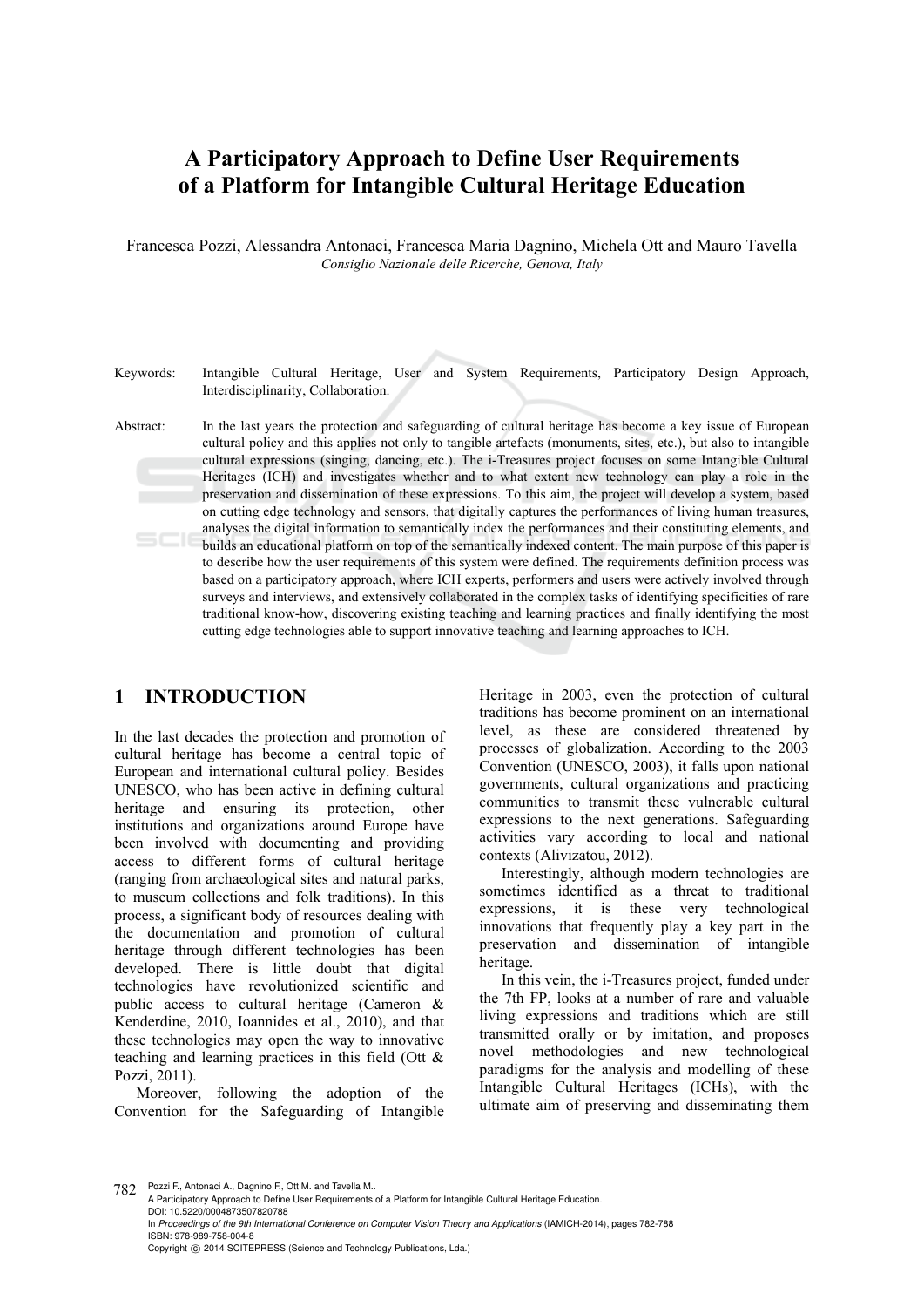-INT

by possibly supporting innovative learning approaches to ICH. To this aim, a complex system for data capturing, analysis and fusion will be developed together with a platform with research and education purposes. In order to build this system, requirements have been defined using a participatory approach (Schuler & Namioka, 1993; Kautz, 2011), where ICH experts, performers and users have been actively involved through surveys and interviews.

This paper illustrates the process undertaken by the project partners towards the definition of the users' requirements for the i-Treasures platform. In the following, a short introduction to the project is provided, as understanding the context should allow a better comprehension of the choices taken during the process of requirements' definition.

# **2 THE CONTEXT: THE I-TREASURES PROJECT**

SCIENCE *A*ND TECH The i-Treasures project makes an extensive use of cutting edge ICT and sensor technologies with the aim of developing "an open and extendable platform providing access to ICH resources, enabling knowledge exchange between researchers and contributing to the transmission of rare know-how from Living Human Treasures to apprentices" (http://www.i-treasures.eu/). Besides, the project aims to propose new methods, employ and create innovative tools able to support and enhance the passing down of rare know how to new generations.

Starting from 'capturing' the key aspects and features of the different ICHs, within the project a process of data modelling is carried out, which relies on advanced Semantic Multimedia Analysis techniques. The new data acquired thus give life to a knowledge base containing a wealth of information never available before, in such a way that it is possible to shape a variety of different teaching/learning paths, serving different scopes and specific educational needs, all aimed at contributing to the transmission of these peculiar artistic and cultural expressions.

Thus, the i- Treasures platform is expected to take learners beyond the concept of "learning by imitation"; besides offering the opportunity to acquire a variety of new information on the ICHs in different formats, it will also allow learners to be exposed to multi-modal and multi-sensory learning experiences, carrying out individual trials and receiving appropriate feedback, so to reach increased

levels of competence in an easier, more direct, quicker and effective way (Dias et al., 2014).

Table 1: List of the ICHs considered in the project.

| Use                       | Sub Use                  | Listed by               | Country   |
|---------------------------|--------------------------|-------------------------|-----------|
| Case                      | case                     | <b>UNESCO</b>           |           |
|                           | <b>Byzantine</b>         | Not listed              | Greece    |
|                           | music                    |                         |           |
|                           | Cantu in                 | List of Int.            | Corse-    |
|                           | Paghjella                | Cult. Her. in           | France    |
|                           |                          | Need of                 |           |
|                           |                          | Urgent                  |           |
|                           |                          | Safeguarding            |           |
| RARE SINGING              | Canto a                  | Representative          | Sardinia- |
|                           | Tenore                   | List of the             | Italy     |
|                           |                          | Intangible              |           |
|                           |                          | Cultural                |           |
|                           |                          | Heritage of<br>Humanity |           |
|                           | Human                    | Not listed              | worldwide |
|                           | <b>Beat Box</b>          |                         |           |
|                           | Căluș                    | Representative          | Romania   |
|                           | dance                    | List of the             |           |
|                           |                          | Intangible              |           |
|                           |                          | Cultural                |           |
| RARE DANCING              |                          | Heritage of             |           |
|                           |                          | Humanity                |           |
|                           | Tsamiko                  | Not listed              | Greece    |
|                           | Greek                    |                         |           |
|                           | dance                    | Not listed              |           |
|                           | Walloon<br>traditional   |                         | Belgium   |
|                           | dance                    |                         |           |
|                           | Contempor                | Not listed              | Worldwide |
|                           | ary dance                |                         |           |
|                           |                          |                         |           |
|                           | The art of               | not listed              | Greece    |
|                           | pottery                  |                         | France    |
|                           |                          |                         | Turkey    |
| CRAFT<br>SMAN-<br>SHIP    |                          |                         |           |
|                           |                          |                         |           |
|                           | Based on                 | not listed              | Worldwide |
|                           | music                    |                         |           |
|                           | patterns of<br>Beethoven |                         |           |
|                           | Haydn or                 |                         |           |
|                           | Mozart                   |                         |           |
|                           |                          |                         |           |
| CONTEMPOR<br>USIC COMPOSI |                          |                         |           |
|                           |                          |                         |           |

In the wide panorama of the existing ICHs, the project examines in detail four use cases (areas of ICH), namely: 1) rare singing 2) dancing 3) craftsmanship and 4) contemporary music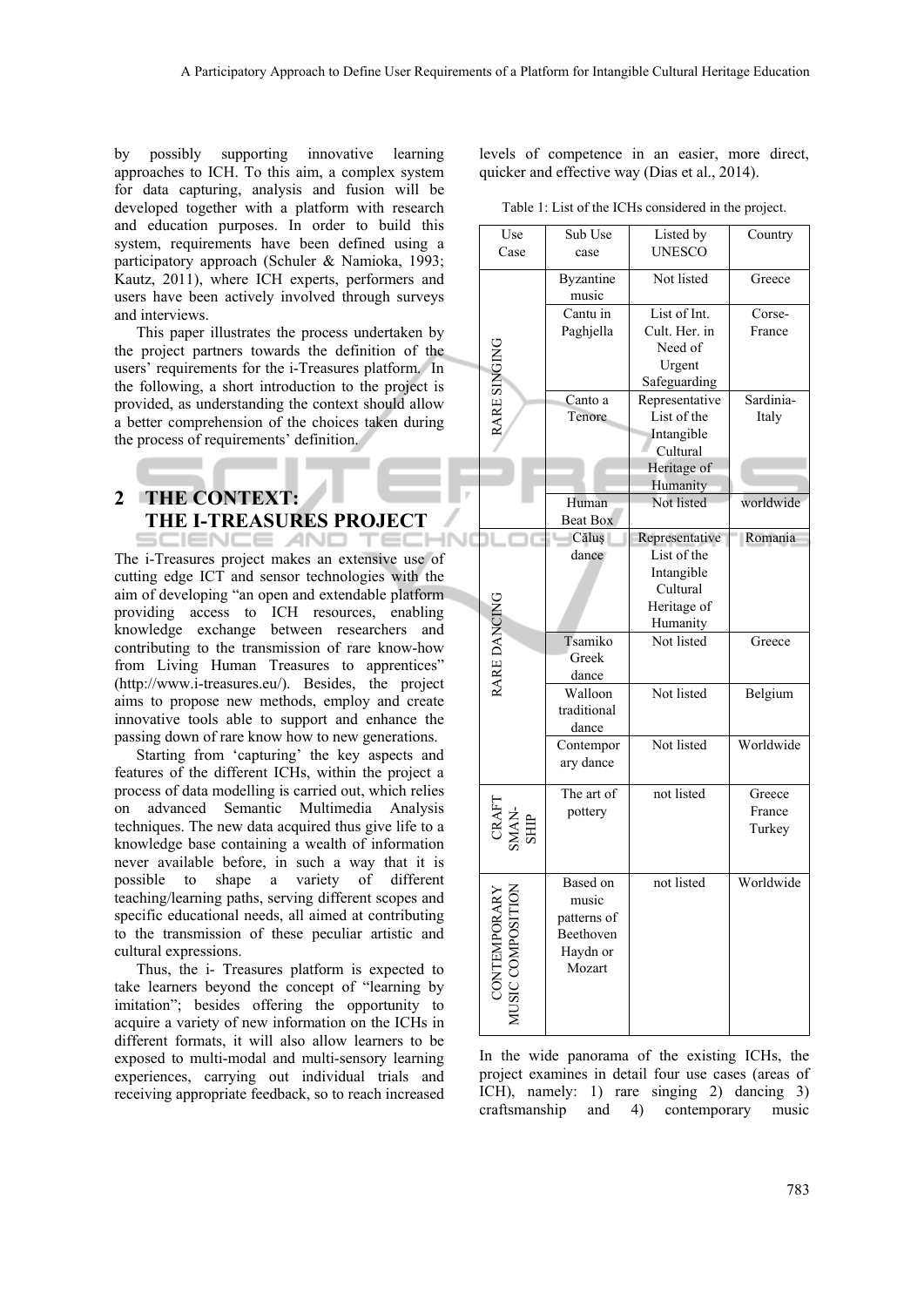composition. Each use case has been further instantiated in different "sub-use cases". Table 1 contains the list of the sub-use cases tackled by the project and for each of them, the table specifies: whether the sub-use case is included in one of the UNESCO lists of Intangible Cultural Heritage and the country of origin. The variety of the ICHs taken into consideration by the project represents one of the main challenges for the requirements' definition.

The main purpose of this paper is to describe how the user requirements of the i-Treasures platform were defined. The requirements definition process was based on a participatory approach (Schuler & Namioka, 1993; Kautz, 2011), where experts, performers and users were actively involved through surveys and interviews, and extensively collaborated in the complex tasks of identifying specificities of rare traditional know-how, discovering existing teaching and learning practices and finally identifying the most cutting edge technologies able to support innovative learning approaches to ICH. **TECHN** 

## **3 METHOD**

Any software development process goes through the phase of requirements engineering, which is the process of discovering, analyzing, documenting and validating the requirements of the system to be developed (IEEE, 2004). Usually, defining the user and system requirements implies to identify all the stakeholders (users, customers, developers, etc.), take into account all their needs and negotiate with them what the system will be able to offer (Wiegers, 1996).

Analysts can employ several methods and techniques to elicit the requirements from the users/customers. As matter of fact, often this is a collaborative and participatory process, envisaging a continuous and intensive dialogue among the stakeholders. Such dialogue may be based on the development of 'scenarios' and/ or 'use cases' (as it happens in the agile methods – Beck et al., 2001), the use of focus groups, workshops, interviews, questionnaires with the users/customers, more ethnographic approaches based on the direct observation of the users' actions/needs, the study of the documentation of previous systems, etc. So, defining the requirements may be a very complex process, encompassing the use of more than one method or technique (Sommerville & Sawyer, 1997). The outcome of this complex process of

elicitation is a list of requirements, stating what the system will do (rather than how it will do this) (IEEE, 1998).

In the context of the i-Treasures project, the stakeholders include: experts of the various ICHs (performers); apprentices/students of the various ICHs; basic users of the system (teachers, amateurs, academics, etc.); researchers (in various fields); system developers; all the partners of the i-Treasures consortium (who in some cases play one or more of the above mentioned roles). To be noted, that the partnership in itself is internally characterized by a high level of interdisciplinarity, as it consists of people from various research fields, including anthropology, ICT, bio/physical, educational, etc.

Clearly, acquiring knowledge about the ten application domains (i.e., the ten sub-use cases of the project, see Table 1) of the system that will be developed, is an essential step in i-Treasures, where we deal with very different and very complex domains (from singing to dancing and even to craftsmanship), which are very often based on tacit knowledge still belonging to experts/performers. As a consequence of this, a participatory design approach was adopted, envisaging continuous interactions among the various stakeholders. In particular, this occurred at two levels: within the partnership, and between the partners and the experts/performers. User and expert groups in the various sub-use case communities were set up, who will constitute the main interlocutors in all the following phases of the project.

Due to the high level of interdisciplinarity, early in the process a need emerged to share terminology and meanings, so to avoid inconsistences and misunderstandings. Besides, given that the ICH preservation and education research field in itself still needs to be consolidated and its research community is still to be shaped, the building up of a common Glossary was proposed as a means for everyone (experts, researchers, developers, etc.) to define concepts and boundaries. Thus, the Glossary is conceived as a working tool, which will be enriched through time during the project life span, and will remain as a legacy for the ICH communities after the end of the project.

Given that the project addresses ten different sub-use cases, it was also necessary to allow the analysis of the various cultural expressions in a homogenous way, at the same time respecting the peculiarities of each context. This led us to conceive a common framework for the description of the ICHs, which was then taken up and customized by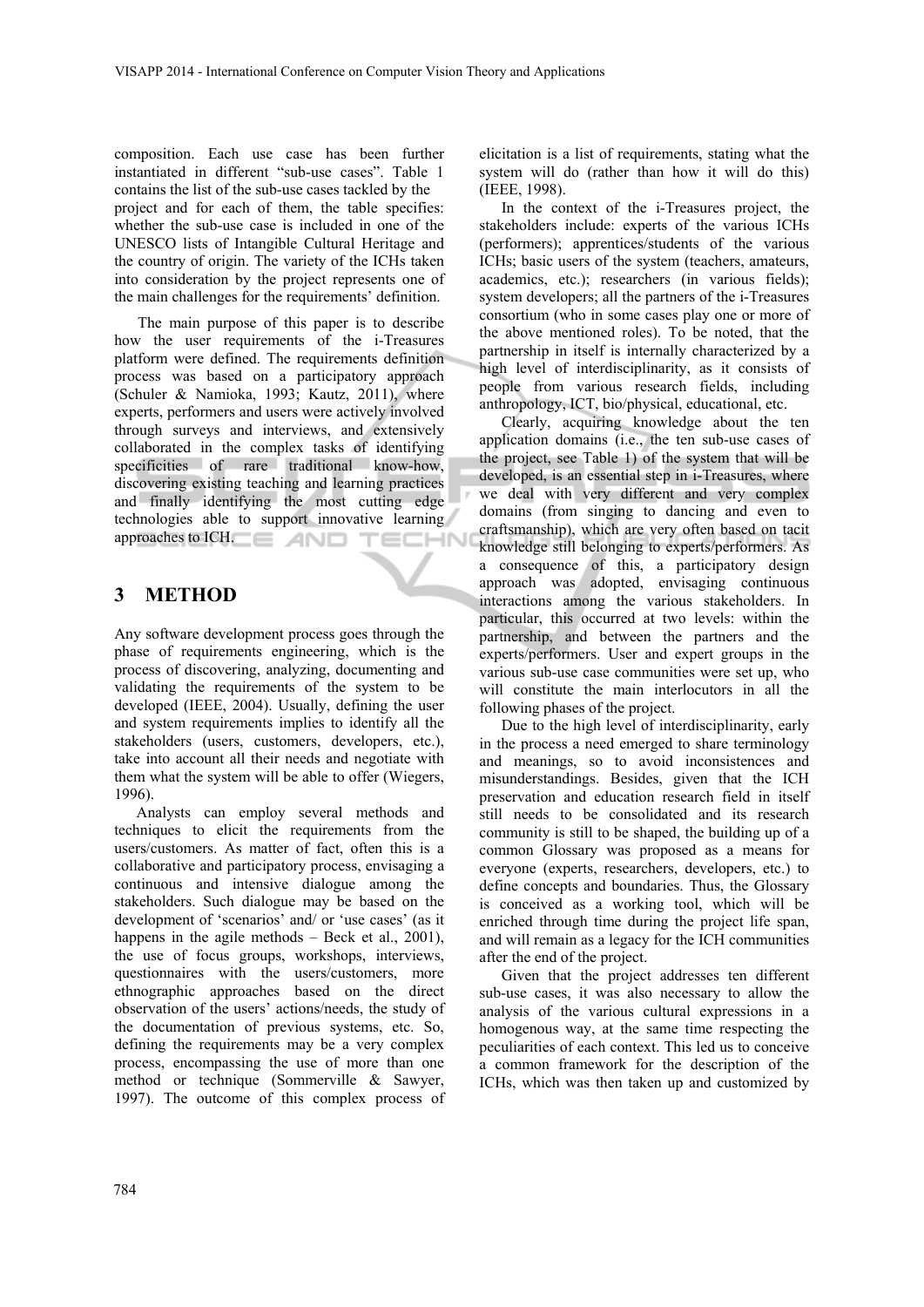the different sub-use case leaders<sup>1</sup>, according to the specificities of each context and target population. The common framework encompassed a number of dimensions:

- the General information about a specific artistic expression identifies the domain where the expression is rooted (dancing, singing, etc.) and gives an overview of its main characteristics (in terms of historical and geographical origins, etc.);
- the Physical dimension is aimed to describe how the performer should use the body, what specific parts of the body are involved, how, etc.;
- the Emotional dimension is related to the performer's feelings during the performance, her/his affective states, etc.;
- the Social dimension has to do with the relationships (if any) the performer has with the other people involved in the performance (other performers, audience, etc.);
- the Knowledge and meta-knowledge dimension includes both the theories (notions, techniques, styles, etc.) and practice the performer needs to master, and those s/he will need to keep under control during the performance itself;
- the Context/environment dimension describes the place where the artistic expression is usually carried out, its main characteristics and the tools/costumes, etc. the performer needs to use;
- the Teaching and learning dimension investigates how the cultural expression is traditionally 'taught' or 'transmitted', if there is an official training path to be followed (with schools, teachers, etc.) or if learning occurs through informal methods (observation, apprenticeship, etc.);
- lastly, the Value should highlight the aspects of each cultural tradition that experts and local communities consider valuable and the reasons why they think it is important to safeguard and preserve that specific cultural expression.

As already mentioned, these dimensions were taken up by each sub-use case and customized; such customization process was carried out at two levels: through online interactions among the project partners (in forums) and, in parallel, through interactions with the various ICH experts to guarantee correctness and consistency.

The result of this customization process was the construction of ten questionnaires (one for each subuse case), which are all based on the common framework, but contain specific questions.

The following table (Table 2) presents examples of questions conceived for the Canto a Tenore sub-use case.

Table 2: Examples of questions for the Canto a Tenore.

| <b>DIMENSION</b>                             | Exemplar questions for one specific sub-use<br>case (i.e., Canto a Tnore)                                                                                                                                                                                                                                                                                                                                                                                                           |
|----------------------------------------------|-------------------------------------------------------------------------------------------------------------------------------------------------------------------------------------------------------------------------------------------------------------------------------------------------------------------------------------------------------------------------------------------------------------------------------------------------------------------------------------|
| General info                                 | What is the Canto a Tenore (genre, basic<br>features, etc.)<br>What are the main distinctive traits<br>characterizing this artistic expression?<br>What are the origins of the Canto a Tenore?<br>What is the diffusion of this singing? []                                                                                                                                                                                                                                         |
| Physical<br>dimension                        | What are the typical positions (if any) taken<br>by the singer while singing?<br>What are the main body movements that<br>activate when the singer sings?<br>What are the main gestures (fingers / hands)<br>(if any) put in place by the singer when he<br>sings?<br>What internal organs are involved during<br>the performance? $[]$                                                                                                                                             |
| Emotional<br>dimensions                      | Is there any mental or emotional attitude<br>required by the performer during the<br>performance?<br>What are the performer's feelings while<br>performing? []                                                                                                                                                                                                                                                                                                                      |
| Social<br>dimension                          | Does the performer usually perform alone<br>or together with other people?<br>What kind of relationship (if any) does the<br>performer need to have with the other<br>performers/with the audience? []                                                                                                                                                                                                                                                                              |
| Knowledge and<br>meta-knowledge<br>dimension | What theoretical aspects/notions are<br>important for the performance?<br>What practical skills are important for the<br>performance? []                                                                                                                                                                                                                                                                                                                                            |
| Context<br>/environment<br>dimension         | Where does the performer usually perform?<br>Does the environment need to be specifica-<br>lly configured for the performance?<br>Does the performer need any specific tool<br>/instrument to carry out the performance?                                                                                                                                                                                                                                                            |
| Teaching and<br>learning<br>dimension        | So far, how do people learn this ICH (by<br>imitation, through dedicated training<br>initiatives, etc.)?<br>Where does this mainly happen (in informal<br>settings, in formal educational settings, etc.)?<br>What is the typical learning path to be<br>followed by a leaner (stages, duration,<br>apprenticeship, etc.)?<br>Are there people officially entitled to teach<br>('teachers') or is this delegated to<br>practitioners (for example Living Human<br>Treasures $)?$ [] |
| Value                                        | What is the real 'value' of this artistic<br>expression (historical value, economic<br>value, innovation value, uniqueness value,<br>cultural value, etc. )?<br>What is the reason why you think this<br>artistic expression is deemed to be<br>safeguarded and preserved? []                                                                                                                                                                                                       |

<sup>1</sup> Partners of the project responsible for a certain sub-use case.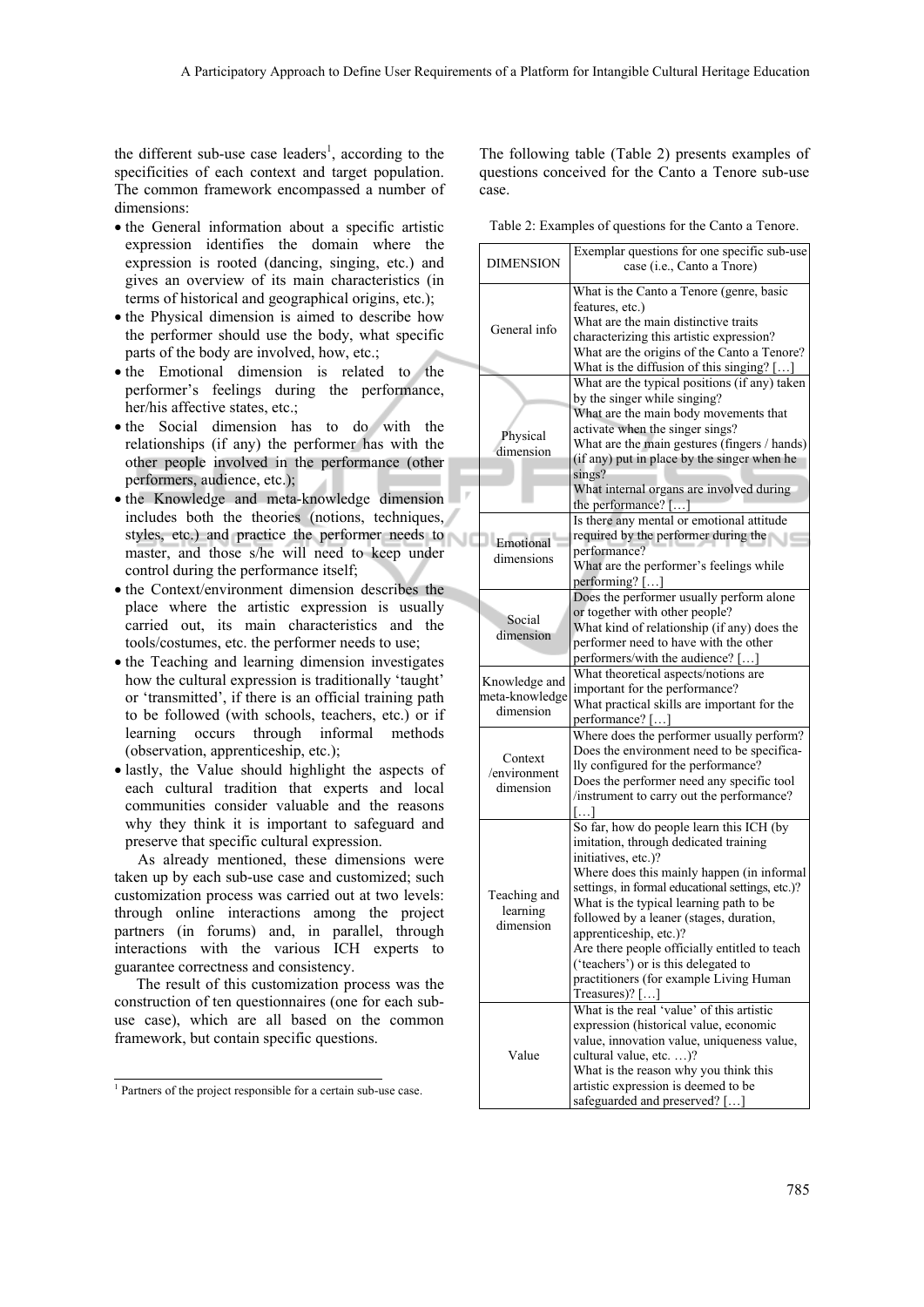The ten questionnaires were then delivered to the performers with different modes, according to the local contexts and needs. In particular, while in some contexts the direct contact with the performers was preferred and the questionnaires were delivered either in the form of paper questionnaires (Canto a Tenore), or as one-to-one interviews (Canto in Paghjella), in other contexts the questionnaires were delivered through mailing lists and online surveys (Human Beat Box) and lastly in other contexts a blended approach was adopted to reach the highest number of people (rare dancing).

Overall, the delivery of the questionnaires to the various communities of experts/performers, allowed the project to collect a huge amount of data on the ten sub-use cases. Nonetheless, it is worth mentioning the fact that not all the communities responded in the same way, so while for some sub use cases the project could count on high rates of respondents, in other cases the rate was pretty low. To explain this phenomenon, various barriers have been identified, including psychological barriers (for NC some of the experts it was difficult to accept the idea to use new technologies for the preservation and the transmission of their skills and know-how) and practical problems (geographical distance, low availability of persons, etc.).

The result of this effort consists of a detailed account for each sub-use case, containing information about the main features of these cultural expressions.

The analysis of these data, together with an exhaustive state of the art review which was conducted in parallel by the project consortium, allowed to define a first set of user requirements for the i-Treasures system (Pozzi et al., 2013). The analysis contains also germs of the ontologies that the project will build in the next few months for each sub-use case.

#### **4 RESULTS**

Drawing on the analysis of the data derived from the questionnaires distributed to the communities of experts/performers, it was possible to define basic user requirements for the i-Treasures system. Of course there are requirements that are common to various sub-use cases, others are peculiar only to one (or some) of them.

The various dimensions of the questionnaires served to identify a set of requirements, which were then grouped into 'categories', which will constitute the 'sub-systems'/modules of the i-Treasures

platform. Thus, the system will encompass 4 subsystems, i.e., the data capture and analysis subsystem, the data fusion and semantic analysis subsystem, the 3D module for sensorimotor learning and the web platform for research and education<sup>2</sup>.

The following table (Table 3) shows an excerpt of the overall list of the i-Treasures requirements (Data capture and analysis for the Canto a Tenore sub-use case).

Table 3: Examples of requirements for the Canto a Tenore (data capture and analysis sub-system).

| <b>DATA CAPTURE AND ANALYSIS</b> | M/D                                                                                                                                                                                   |   |
|----------------------------------|---------------------------------------------------------------------------------------------------------------------------------------------------------------------------------------|---|
| $\mathbf{1}$ .                   | M                                                                                                                                                                                     |   |
|                                  | ornamentations, consonants, utter, and<br>improvisations                                                                                                                              |   |
| 2.                               | The system shall be able to detect the<br>singer's vocal tract engagement (e.g.<br>tongue, mandibles, lips, anterior<br>pharyngeal wall, vocal folds and vocal<br>track constriction) | M |
| 3.                               | The system should be able to detect<br>singers' abdominal breathing with<br>suitable sensors.                                                                                         | D |
| $\overline{4}$ .                 | The system shall be able to detect hand<br>gestures (instrument imitation)/position<br>and general postures.                                                                          | M |
| 5.                               | The system should be able to detect<br>singers' facial movements                                                                                                                      | D |
| 6.                               | The system should be able to detect<br>singers' gaze                                                                                                                                  | D |
| 7.                               | The system should be able to detect the<br>reciprocal positions of singers                                                                                                            | D |
| 8.                               | The system should be able to detect the<br>contacts among the singers                                                                                                                 | D |
| 9.                               | The system should be able to capture<br>several singers (max.4) together and be<br>able to separate their single voices                                                               | D |
| 10 <sub>1</sub>                  | Sensors should not affect the<br>performance of singers; sensors<br>technology should cause no or minimal<br>disturbance to the singers.                                              | D |

 $M =$  Mandatory requirement,  $D =$  desirable requirement.

As to the main functionalities envisaged for the i-Treasures system, one affordance will be to allow the detection and capturing of the ICH main features. In particular this will include capturing any

 $\frac{2}{2}$  The categories originally identified were five, but then, in the sub-sequent phases of the process, it was agreed that two of them could be merged (D2.2: First Report on System Specification).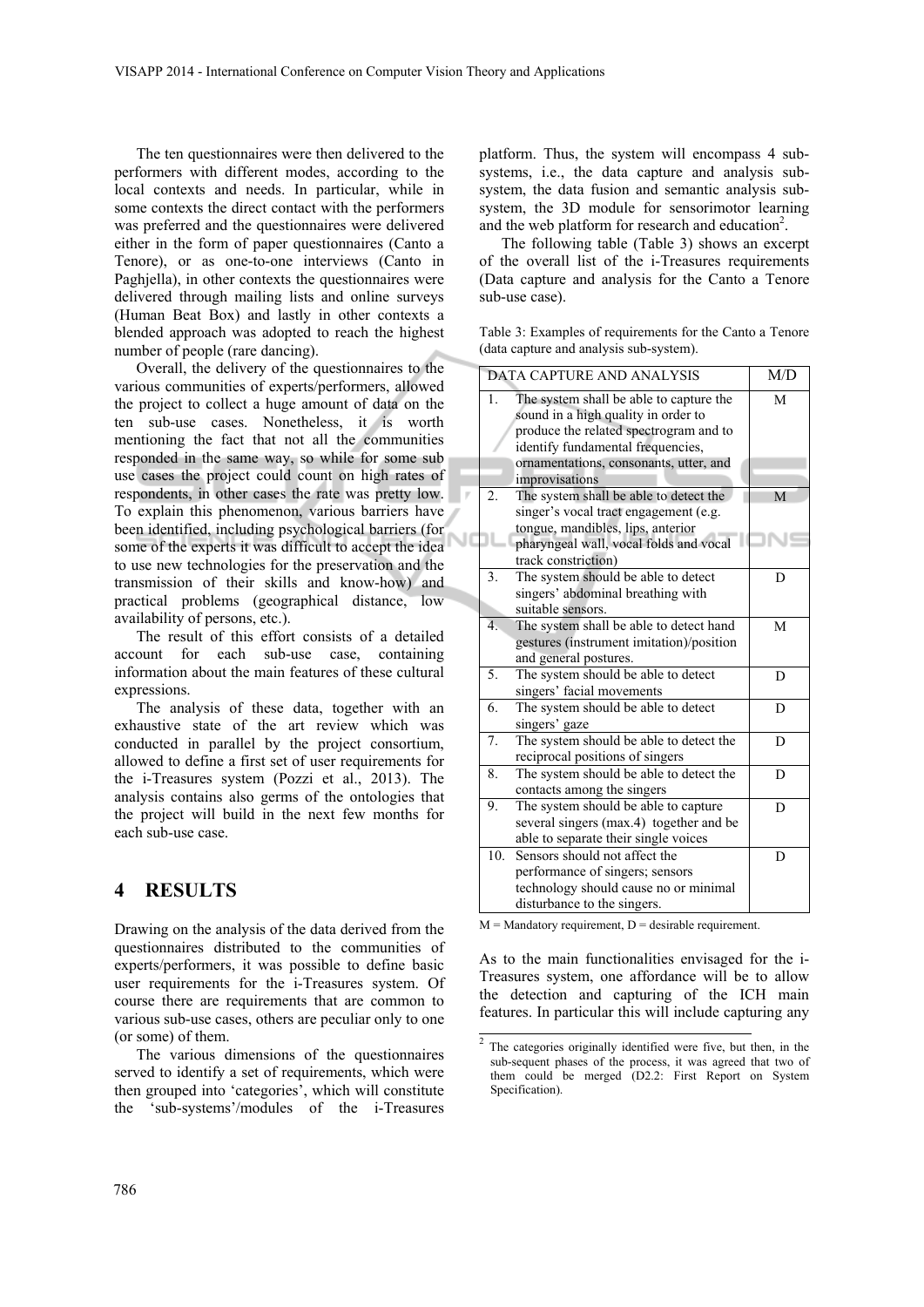relevant performer's posture and movements (especially: total body, feet, leg, hand and fingers, vocal tract, gaze, face, etc.), capturing sounds (through recordings, etc.), capturing contextual conditions (i.e., accessories and tools of any kind used by the performer), capturing any interactions with others, capturing single roles, single styles, and detect synchronization aspects (among performers, among different 'actions' by the same performer, etc.).

To do this, the system will need to include a variety of sensors, including: optical sensors, depth sensors, inertial sensors, electroglottographs sensors (EGG), electroencephalograms sensors (EEG), ultrasound sensors and other sensors (such as for example piezoelectric accelerometer, universal breathing belt, etc.<sup>3</sup>). Given that the system will use all these sensors, it is an issue that these sensors shall not disrupt or influence the performance.

Besides, the system shall be able to operate directly on the output of the aforementioned sensors; in particular, since the system will perform multimodal data capture and analysis, it will need to perform early data fusion covering the following areas: facial expressions, body and gestures, EEG signals, vocal tract and sound.

The system shall also be able to detect basic features/sequences/patterns of a performance, categorize improvisation patterns, as well as detect deviations from standard performance, so that the 3D visualization for sensorimotor learning module is able to support users to learn, practice and master one specific ICH.

Another important category of functionalities of the i-Treasures system has to do with its ability to guarantee access to data and information concerning the ICHs. This means that the system will allow the storage of multi-media information (video, audio, images, text, etc.) and provide adequate and multisearching functionalities to allow easy retrieval of this information. The system shall guarantee multilingual data.

Another affordance of the system has to do with providing support to teaching and learning processes. This means that the system will offer the teacher the possibility to design innovative learning activities for a specific sub-use case, while the student will be able to carry them out and will be assessed. In particular, the system will allow to set up and deliver standard learning paths, as well as personalized ones, and the learning path will

possibly adapt dynamically based on the student' performance in previous activities. The system will support individual activities, as well as group work, offering also communication tools; besides activities may include: readings, exercises (quizzes, etc.), imitation, listening/looking at performances (focusing on roles/styles/sequences/patterns, etc.), 3D visualization of models/sounds/movements, etc., practicing and receiving immediate feedback, etc.

The requirements for the i-Treasures platform, which have been synthesized above, represent one of the main output of the complex process the project underwent in the past few months. The overall requirement definition process and the participatory approach adopted turned out to be very fruitful, as they allowed the definition of a set of requirements which can be considered 'common' to all the usecases, while others are specific for the single sub-use cases. At the same time, the participatory approach required a great effort in terms of coordination and management: in particular, the effort to negotiate a common vocabulary among people coming from very different fields and with different competences and needs, as well as the idea of building a common framework for describing all the ICHs, although necessary, were particularly challenging. At the same time, adopting other, less participative approaches to define the users' requirements, would have been a non-sense in the unexplored field of ICH, where capturing the experts' know-how is an essential step of the process.

### **5 CONCLUSIONS**

In this paper we have presented the complex work that has led to the preliminary definition of the user' requirements for the i-Treasures system. The process has been highly collaborative and inter-disciplinary, with a strong effort devoted to involve all the main stakeholders, including not only the various partners with their variety of competences, but also the communities around the single ICHs considered by the project. The effort has given very good results, in terms of sub-use case analysis and knowledge domain definition, which have then nurtured the process of requirements' definition.

One of the main outcome of such process has been the development of a deep understanding of the sub-use cases, especially if we consider that for most of the sub-use cases, this represents the first real attempt to derive a knowledge representation model.

The deriving list of requirements is certainly another important result of such effort, but this is

<sup>&</sup>lt;sup>3</sup> The latter category of sensors has been identified in D2.2: First Report on System Specification.